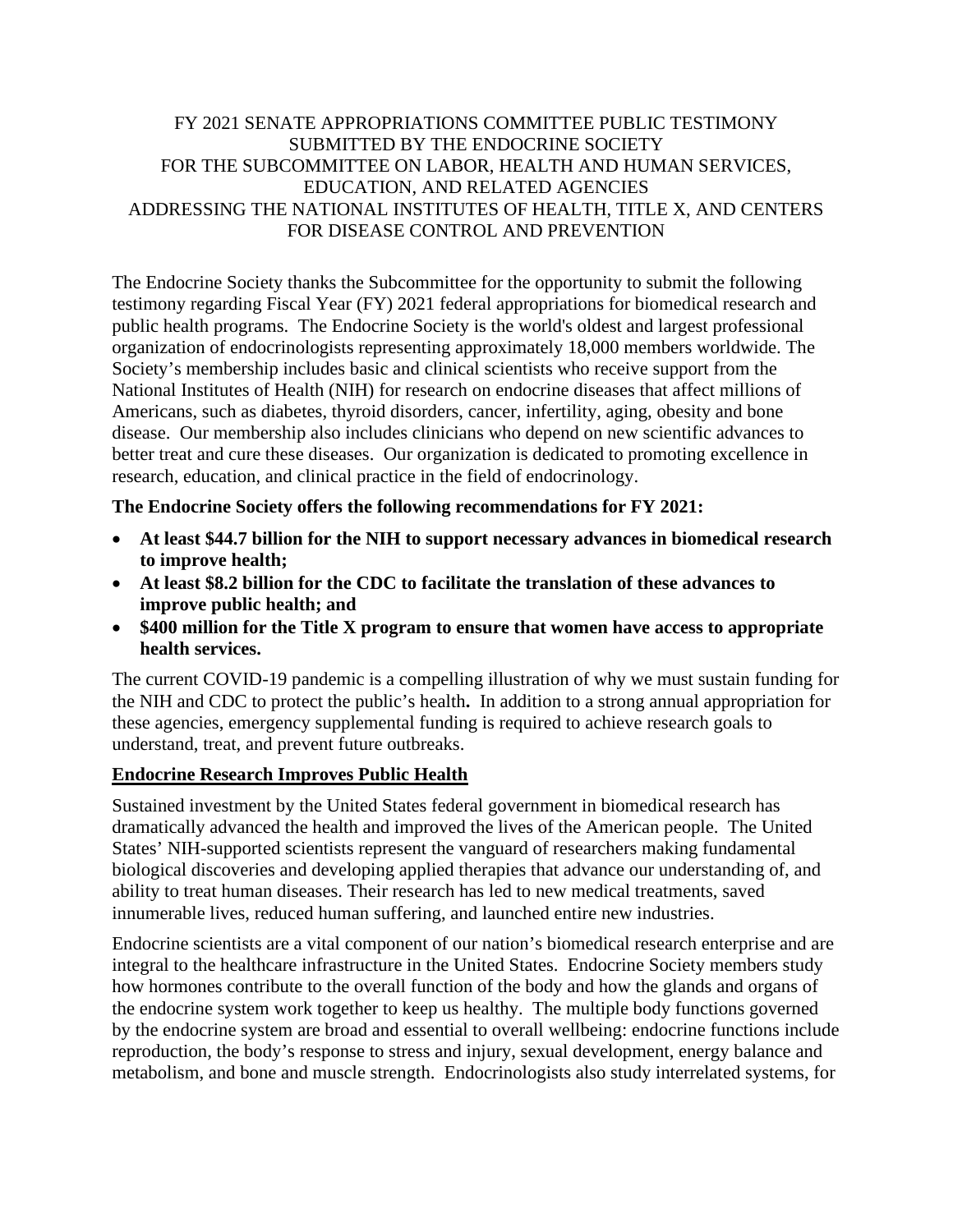example how hormones produced by fat can influence the development of bone disease and susceptibility to infections.

With the emergence of the COVID-19 pandemic, endocrinology has taken on a new role in understanding how endocrine systems and endocrine disease intersect with the virus and infection pathways. The presence of diabetes is a critical risk factor impacting outcomes for patients with COVID-19 and understanding shared pathophysiology and therapeutic implications of treatments for both diseases remains an important area of active research<sup>[1](#page-1-0)</sup>. As we learn more about the virus and implications for patients with endocrine disease, funding for public health agencies is more important than ever.

## **Endocrine Research is Supported by Numerous NIH Institutes**

Many endocrine diseases and disorders are addressed by the missions of multiple NIH Institutes and Centers (ICs); research on all biological systems and disease states is necessary to advance effective therapies for these diseases. For example:

- Endocrine researchers funded by the National Institute of Aging (NIA) help us understand how hormonal treatment for menopause might improve stress responses in women<sup>[2](#page-1-1)</sup>. Other NIA-funded researchers are investigating how the loss of ovarian hormones due to surgery affects overall aging, physical and cognitive function, and risk for Alzheimer's disease pathophysiology.
- Researchers funded by the Eunice Kennedy Shriver National Institute of Child Health and Human Development (NICHD) are discovering how hormones influence the gut microbiome, which in turn can influence the development of polycystic ovarian syndrome  $(PCOS)^3$  $(PCOS)^3$ .
- Endocrine oncologists supported by the National Cancer Institute developed a new drug with a unique mechanism that could inhibit the growth of drug-resistant prostate cancer<sup>[4](#page-1-3)</sup>.
- Diabetologists funded by the National Institute of Diabetes and Digestive and Kidney Diseases (NIDDK) are advancing knowledge of how insulin-producing cells develop so that we can apply this knowledge towards regenerative medicine and cell-based approaches to the treatment of diabetes <sup>[5](#page-1-4)</sup>.
- National Institute of Environmental Health Science (NIEHS)-funded researchers are investigating how per-and polyfluoroalkyl substances can disrupt endocrine systems resulting in reproductive and cognitive health effects<sup>[6](#page-1-5)</sup>.
- Neuroendocrine researchers funded by National Institute of Mental Health (NIMH) are discovering how overexposure to glucocorticoids early in life can cause anxiety- and

<span id="page-1-0"></span><sup>&</sup>lt;sup>1</sup> Daniel J Drucker, Endocrine Reviews, Volume 41, Issue 3, June 2020, bnaa011, <https://doi.org/10.1210/endrev/bnaa011>

<span id="page-1-1"></span><sup>2</sup> [https://www.endocrine.org/news-room/press-release-archives/2017/treating-menopausal-symptoms-can](https://www.endocrine.org/news-room/press-release-archives/2017/treating-menopausal-symptoms-can-protect-against-stress-negative-effects)[protect-against-stress-negative-effects](https://www.endocrine.org/news-room/press-release-archives/2017/treating-menopausal-symptoms-can-protect-against-stress-negative-effects) Accessed March 11, 2018.

<span id="page-1-2"></span><sup>&</sup>lt;sup>3</sup> Torres, PJ, et al., The Journal of Clinical Endocrinology & Metabolism, jc.2017-02153.

<span id="page-1-3"></span><sup>4</sup> [https://www.endocrine.org/news-room/press-release-archives/2013/new-medication-treats-drug-resistant](https://www.endocrine.org/news-room/press-release-archives/2013/new-medication-treats-drug-resistant-prostate-cancer-in-the-laboratory)[prostate-cancer-in-the-laboratory.](https://www.endocrine.org/news-room/press-release-archives/2013/new-medication-treats-drug-resistant-prostate-cancer-in-the-laboratory) Accessed March 11, 2018.

<span id="page-1-4"></span><sup>5</sup> Sharon, N, et al., Cell. 2019 Feb 7;176(4):790-804.e13. doi: 10.1016/j.cell.2018.12.003. Epub 2019 Jan 17.

<span id="page-1-5"></span><sup>6</sup> Vuong, A., et al., *Environmental research*. 2019 Feb 16; 172 :242-248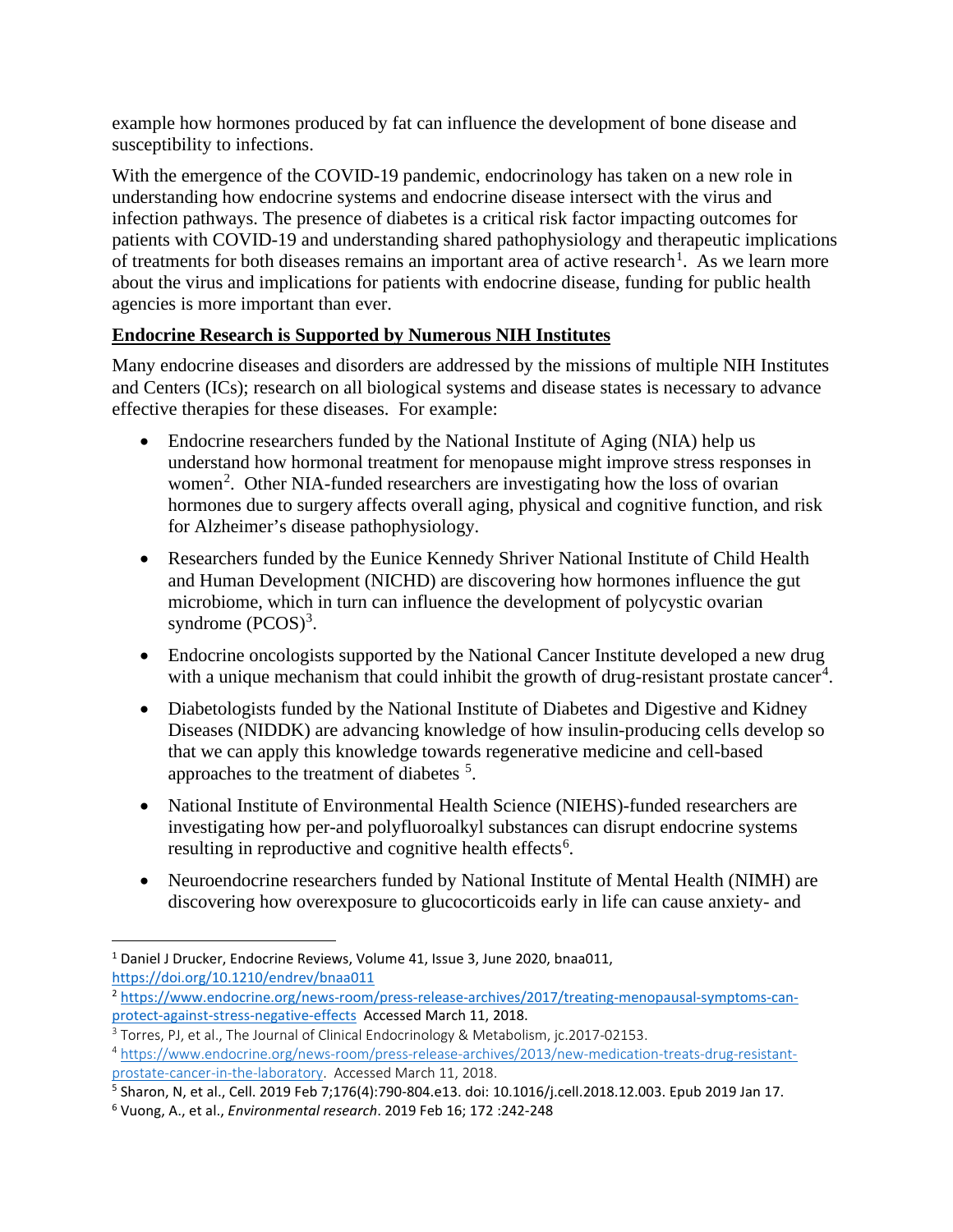depressive-like behaviors in adults in response to stress, and how these behaviors may differ between males and females.

Moreover, multiple ICs are prepared to use rapidly use emergency supplemental funds to prioritize critical endocrine-related research on COVID-19 such as:

- Helping us understand how endocrine-disrupting chemicals (EDCs) contribute to chronic diseases that are comorbidities for COVID-19.
- Understanding the short and long-term impacts of COVID-19 infection on pregnant women and pediatric patients.
- Understanding how health disparities contribute to COVID-19 disease risk and outcomes.

An effective biomedical research enterprise therefore requires a strong base appropriation for the NIH and sustained support for all ICs in addition to emergency supplemental funding to study COVID-19 and impacts on patients with endocrine disease.

## **NIH Requires Steady, Sustainable Funding Increases**

The Endocrine Society appreciates increases to the NIH budget in recent fiscal years; however, the biomedical research community requires steady, sustainable increases in funding to ensure that the promise of scientific discovery can efficiently be translated into new cures. NIH grant success rates are predicted to remain close to historically low averages, meaning that highly skilled scientists will continue to spend more time writing highly meritorious grants that will not be funded. Young scientists will also continue to be driven out of biomedical research careers due to the lack of funding. We know that when laboratories lose financing; they lose people, ideas, innovations and new patient treatments<sup>[7](#page-2-0)</sup>.

## **Adequate Funding of CDC Programs Is Necessary to Protect the Public's Health**

The CDC plays a critical role in protecting the public's health by applying new knowledge to the promotion of health and prevention of diseases, including diabetes. The Division of Diabetes Translation administers the National Diabetes Prevention Program (National DPP), which addresses the increasing burden of prediabetes and Type 2 Diabetes in the United States. The National DPP creates public and private partnerships to provide evidence-based, cost-effective interventions that prevent diabetes in community-based settings. Through structured lifestyle change programs at local YMCAs or other community centers, individuals with prediabetes can reduce the risk of developing diabetes by 58% in those under 60 and by 71% in those 60 and older<sup>[8](#page-2-1)</sup>. In addition to supporting public health and prevention activities, CDC's Clinical Standardization Programs in the Center for Environmental Health are critical to improving accurate and reliable testing of hormones, appropriate diagnosis and treatment of disease, and reproduceable public health research. Adequate funding is critically important to ensure that CDC has the capacity to address existing and emerging threats to public health in the United States and around the world.

## **Title X Funding Provides Necessary Services and Reduces Healthcare Costs**

Title X is an important source of funding for ensuring reproductive health benefits including both contraceptive and preventive services to women. In 2015, a study found that Title X-funded health centers prevented 822,000 unintended pregnancies, resulting in savings of \$7 billion to

<span id="page-2-0"></span><sup>7</sup> Teresa K. Woodruff "Budget Woes and Research." *The New York Times*. September 10, 2013.

<span id="page-2-1"></span><sup>8</sup> The Diabetes Prevention Program (DPP) Research Group *Diabetes Care*. 2002 Dec;25(12):2165-71.